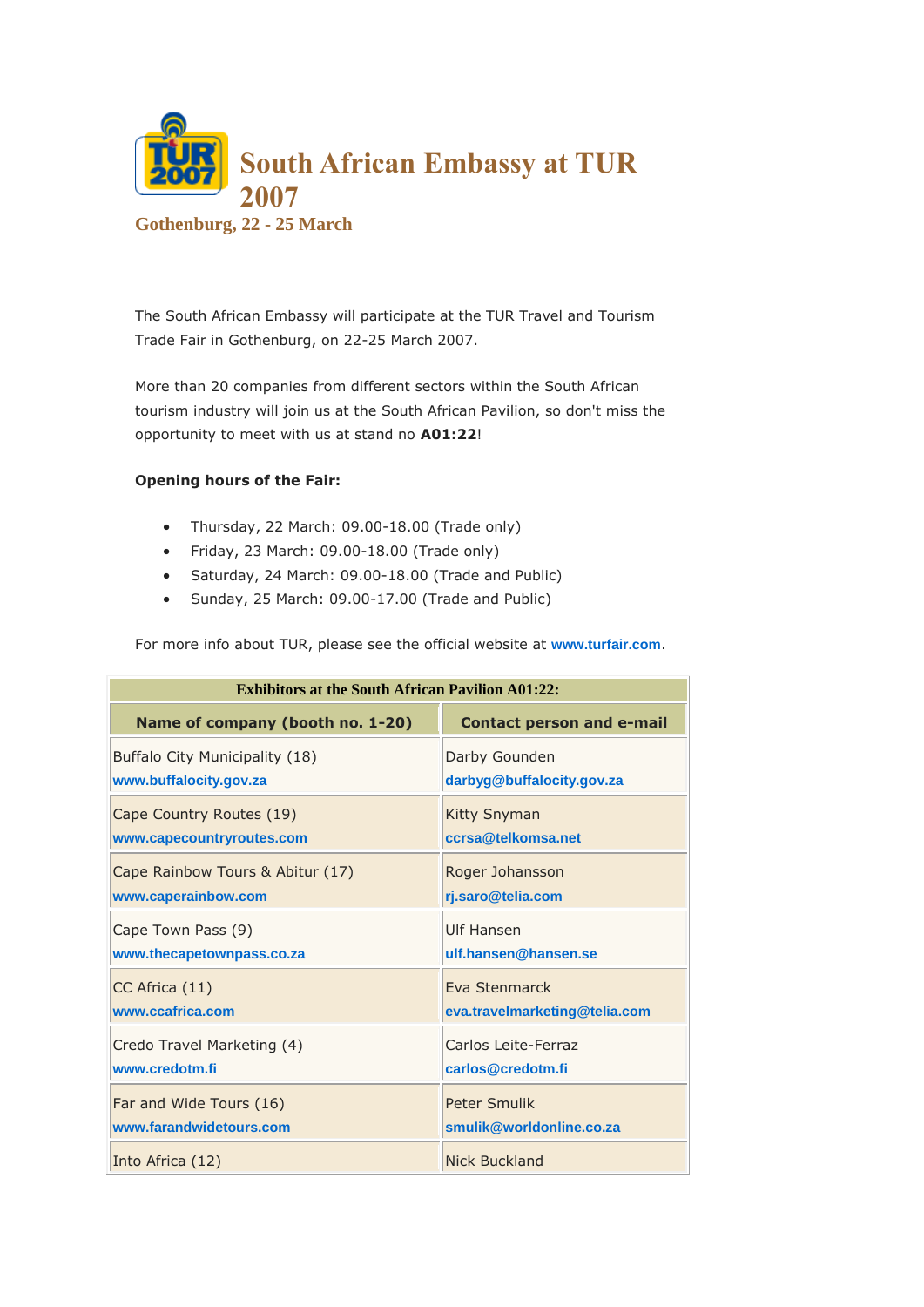| www.intoafrica.com                          | nick@intoafrica.co.za           |
|---------------------------------------------|---------------------------------|
| Nomad Adventure Tours (20)                  | Vashti van Bodegom              |
| www.nomadafrica.co.za                       | marketing@nomadtours.co.za      |
| Portfolio Collection (15)                   | <b>Brad Bennetts</b>            |
| www.portfoliocollection.com                 | brad@africacollection.com       |
| Propel Africa (14)                          | Pernilla Landstedt              |
| www.propelafrica.com                        | pernilla@propelafrica.com       |
| Rovos Rail (3)                              | <b>Heike Gerntholz</b>          |
| www.rovos.co.za                             | heike@rovos.co.za               |
| South African Airways (main counter)        | Julian Blair                    |
| www.flysaa.com                              | jb@saa.dk                       |
| South African Embassy (main counter)        | Frank Steyn, Susanna Ahlqvist   |
| www.southafrica.se                          | info.saemb.swe@telia.com        |
| Sun International (13)                      | Oliver Braun                    |
| www.suninternational.com                    | obraun@suninternational.de      |
| SW Africa (2)                               | <b>Denise Tanguy</b>            |
| www.swafrica.co.za                          | denise@swafrica.co.za           |
| Table Mountain Lodge (7)                    | Di Dagh                         |
| www.tablemountainlodge.co.za                | tml@iafrica.com                 |
| Thanda Private Game Reserve (8)             | Wayne Neath                     |
| www.thanda.co.za                            | wayne.neath@thanda.co.za        |
| The Africa Café (10)                        | Remo Belluco                    |
| www.africacafe.co.za                        | res_africafe@iafrica.com        |
| The Mantis Collection & Steenberg Hotel (1) | John Auren                      |
| www.mantiscollection.com                    | john.auren@mantiscollection.com |
| Travel e-Sense (5)                          | Paddington Tucker               |
| www.travelesense.com                        | paddington@travelesense.com     |
| Your Africa (6)                             | Monika Schultz                  |
| www.yourafrica.co.za                        | monika@yourafrica.co.za         |

*NB. Representatives of the Swedish tourism trade wishing to make an appointment with a co-exhibitor, should contact the company directly through the above contact details.*

| Swedish tour operators exhibiting on the public days only, Saturday-Sunday<br>24-25 March: |                      |
|--------------------------------------------------------------------------------------------|----------------------|
| Name of company (booth no.)                                                                | Website              |
| Bickley House (14)                                                                         | www.bickleyhouse.com |
| Hello Africa (Saturday only; 6)                                                            | www.helloafrica.se   |